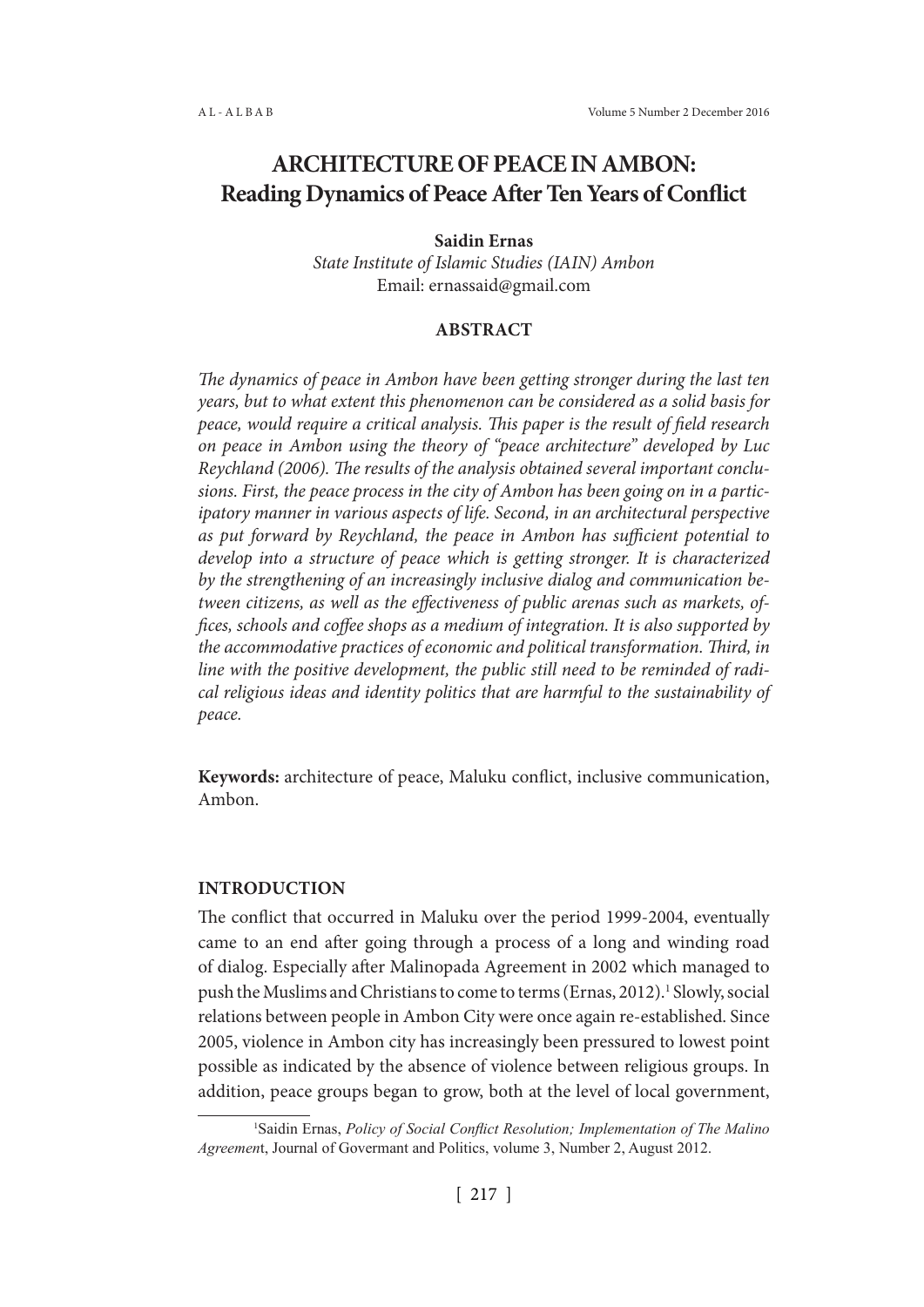civil society, and educational institutions.

The latest social phenomena occurring in Ambon, certainly could be a positive sign of peace but whether it became a solid foundation for building harmony and peace, would require specific study on the latest developments in the city of Ambon, especially with rgard to the architecture of peace that has been established in this city. The study of the architecture of peace is very important to analyze the process of change that has occurred in the wake of the conflict. For the architectural concept of peace is not only about social integration of plural society of different religions and ethnicities in a common identity or assimilation between minorities and dominant groups, but as discussed Luc Reychland  $(2006: 7)<sup>2</sup>$  it can also show substantial things like communication increasingly inclusive, integrative aspects of the environment, local leadership that increasingly promoting peace and other forms of social and political structures that ensure the growth of authentic, inclusive and democratic social relations. The study on the architecture of peace can also be used to examine the extent to which new morality has grown to support harmony and peace in society. Biku Parehk<sup>3</sup> (2008: 118) called it a moral contract that binds people in a balanced social system (social equilibrium).

Communal conflict in Ambon with all the impacts it has caused should serve as an a crucial experience to develop a structure of peace that is more authentic and participative in the life of society, so that peace and social harmony can have strong roots. Just to comapre, the structure of peace and harmony is also a goal of the strugles that are trying to be achieved by the Towani Tolotang as Hasse J. (2016) reported from his work based on his project in South Sulawesi. This article is basically an attempt to conduct a critical evaluation of the dynamics of peace in Ambon that have been established over the last ten years, and to analyze its sustainability in the future.

This paper is part of research reports on contemporary dynamics of peace in Ambon City. The field data collection was carried out throughout July and November 2015, using data collection methods commonly used in qualitative studies, such as field observations, interviews, documentary studies and Focus Group Discussion (FGD) (Denzin & Lincoln, 1994).<sup>4</sup> More than 20 people have been interviewed in the field research. The data collected were then analyzed using interactive descriptive models offered by Abdullah<sup>5</sup>. First,

<sup>2</sup> Luc Reychland, *Researcher Peace Building Architectur.* (Leuven: Centre for Peace Research and Strategic Studies, 2006), p. 7

<sup>3</sup>Biku Parekp. *Rethinking Multiculturalism, Keragaman Budaya dan Teori Politik*. (Yogyakarta: Kanisius, 2008), p. 118

<sup>4</sup> N.K. Denzin dan YS. Lincoln, *Handbook of Qualitative Research*, (California: Sage Publication. 1994), p. 12

<sup>5</sup> Irwan Abdullah, *Handout Pengantar Metodologi Penelitian Kualitatif*. (Yogyakar-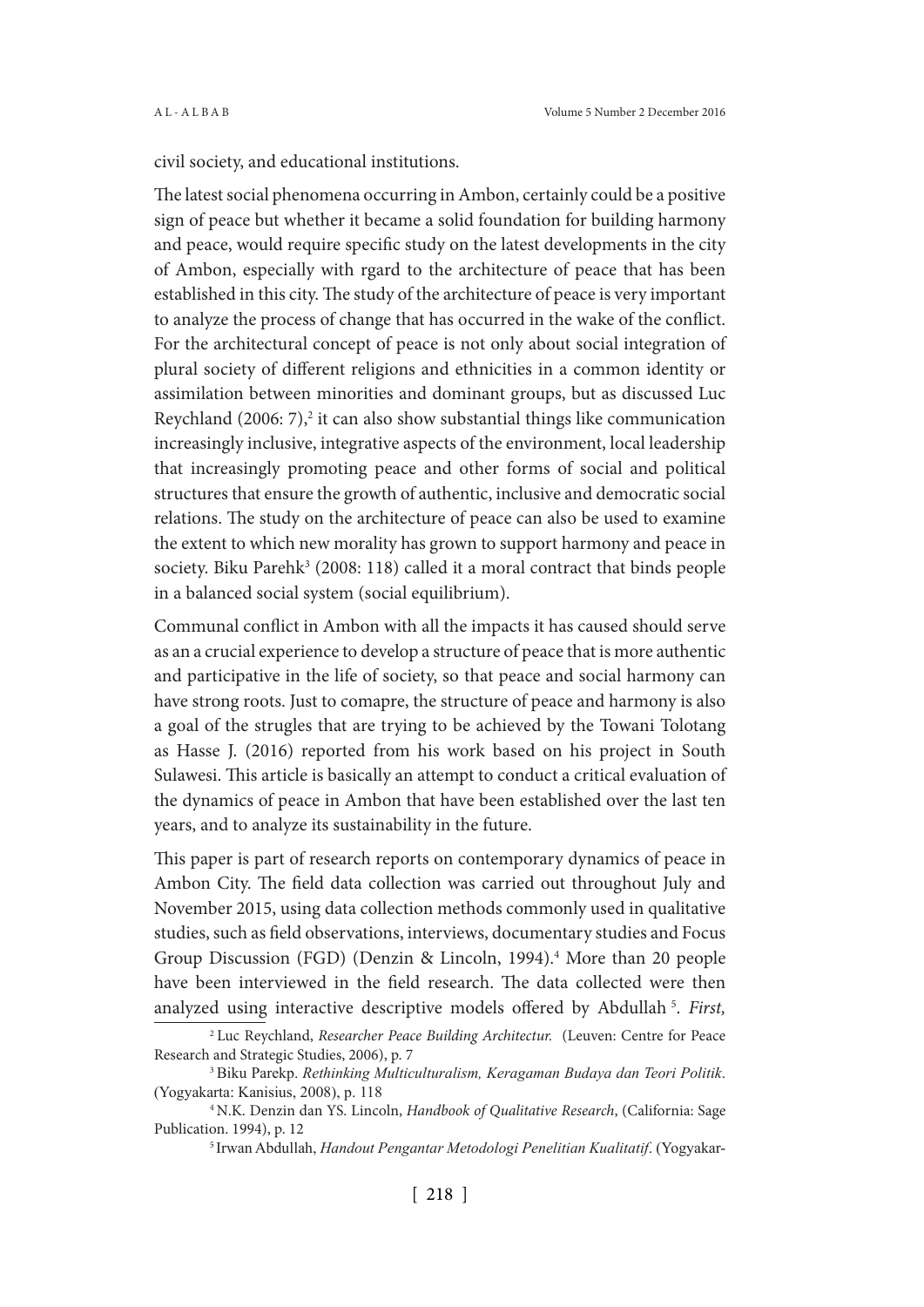examining and reducing the data that have been collected in the research and thematically grouped according to topics of the main questions in the study. *Second*, displaying the data and examining the data connection to the external context, such as social environment, culture, economics, religion and even politics. *Third*, giving a final conclusion on the displayed data. Furthermore, these data are grouped based on the problems of research and described in writing, so as to produce a full understanding.

#### **DISCOURSE THEORETICAL ARCHITECTURE OF PEACE**

Luc Reychland (2006), discuseds the theory of architecture of peace in his book entitled " Researcher Building Peace Architecture". Reychland's study refers to post-conflict community life, which in the context of Ambon is contextual enough to be applied, especially on Reychland's four variables that determine whether a peace process has a chance to grow to a more positive trend.<sup>6</sup>

*First,* the function of the (effective) communication channel that enables the process of discussion, clarifications, and corrections to the dissemination of information or rumors that could potentially lead to tensions between conflicting groups. Formally, communication channels can be found in the form of citizen forums, village consultation meetings, and so forth that regularly bring together people from various circles. However, informal forums are also available through gathering places such as coffee shops, food stalls, and alternative media groups which could have a much more important role. To Reychland, peace is a situation that must be created, but the process of peace-building must take place within an inclusive communication system. In contrast, in other writings Reychland (1999) mentioned that peace that is built in an exclusive manner and controlled by hegemonic languages foster a fragile peace building<sup>7</sup>.

*Second,* integrative their social environment that is psychologically capable of creating a climate that allows inter-group interaction in the community. Several social scientists such as Putman (1993) and Varsney (2003) referred to integrative social environment, as discussed by Reychland, as part of social capital that should exist in society. Putnam divided social capital into two forms, bonding and bridging. The former refers to the tendency of social groups to establish patterns of relations that are limited to one group identity, while the latter refers to the pattern of relations that connect different social

ta; Sekolah Pascasarjana UGM. 2007), 21-217

<sup>6</sup>Luc Reychland, *Researcher Peace Building Architectur.* (Leuven: Centre for Peace Research and Strategic Studies, 2006), p. 21-37

<sup>7</sup>Luc Reychland. *Democratic Peace-Building and Conflict Prevention: The Devil is in the Transition*, (Leuven; University Press, 1999) p. 24.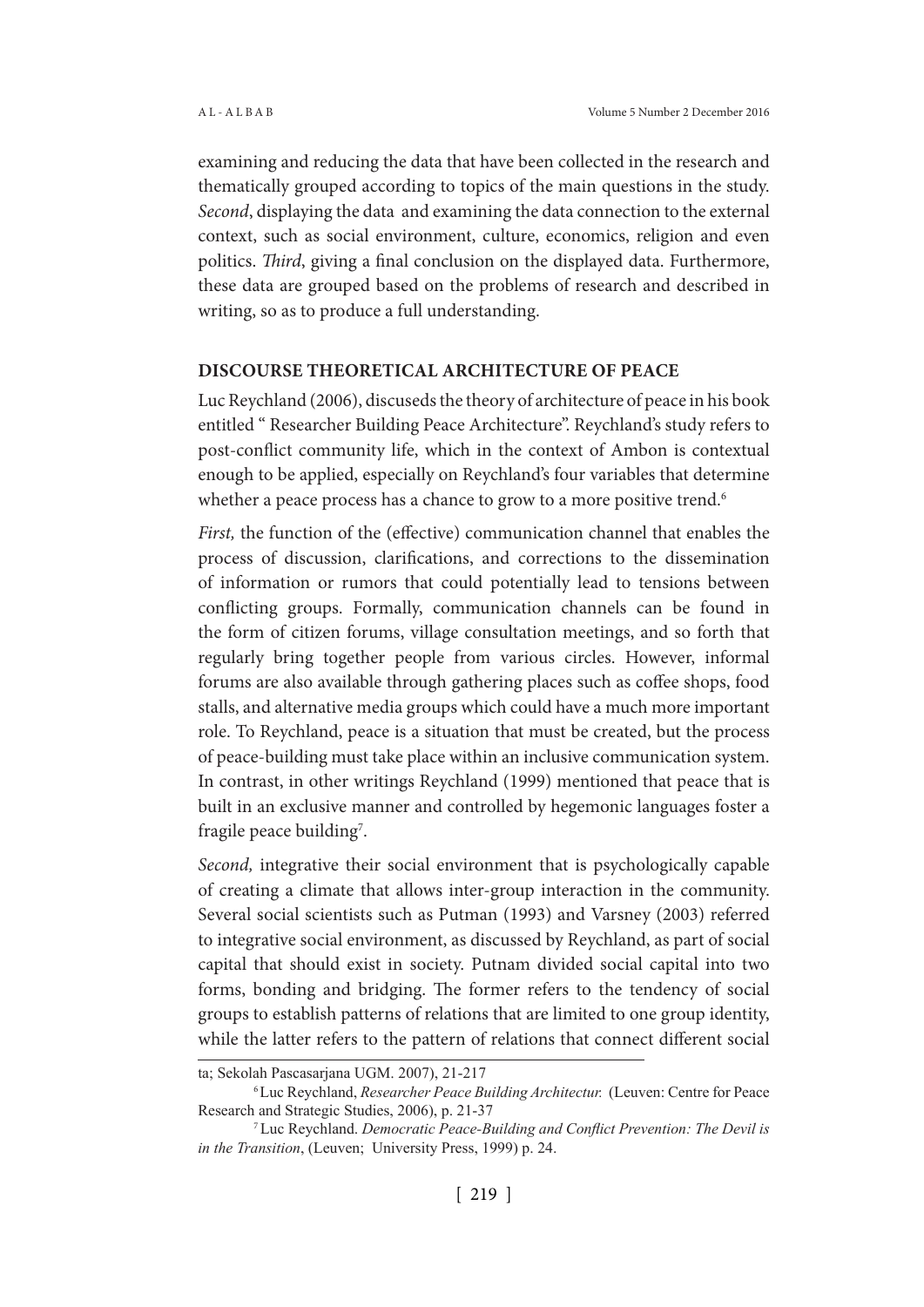groups.8 This is confirmed also by Varsney (2003) who formulated the same pattern of social relations which he called civic association, which is patterned with multi-ethnic relations, well-organized civic network or everyday civic network.9

*Third,* the community leaders support peace in adequate proportion (critical mass of leadeship). According Reychland public figures from various fields such as religious, political, economic, cultural, and media have an important role in maintaining peace. Maluku conflict generally indicates that the escalation of conflict into violence occurs because mass mobilization was driven by influential leaders, either personally or backed by those who have political-economic resources. Therefore, the presence of leaders supporting the peaceful situation with critical mass is essential to prevent the escalation of conflict. Critical mass according to Ahnaf (2013), refers to the strength of the influence of pro-peace leaders who are more powerful than than the those pro-conflict<sup>10</sup>.

*Fourth,* the realization of socio-political structure that supports the realization of justice in society. Peaceful community has a stable political and economic situation. Therefore Reychland stressed the importance of economic and political transformation of the system to support the establishment of peace. Although this is the ideal situation with relative level of success, it is important to notice that a peaceful situation (in the sense of free from physical violence) will not last long without the creation of social structure, political and economic justice.

Basically, social systems imagined by Reychland (2009) through the pillars of peace that he described, intends to keep the social dynamics of the community in equilibrium, so that conflicts and social deviation in the community may continue to be controlled by a established social system.<sup>11</sup>

# **THE DIVIDED AMBON CITY**

According to some writers, as put forward by Syafuan Rozi (2006), the Ambon conflict dramatically occurring throughout 1999 and 2004,<sup>12</sup> has resulted in

<sup>12</sup> Syafuan Rozi, et al. *Kekerasan Komunal; Anatomi dan Resolusi Konflik di Indonesia.* (Yogyakarta: Pustaka Pelajar dan LIPI, 2006), p. 12

<sup>8</sup> Robert Putnam, *Making Democracy Work.*(Princeton; 1993), p. 163-181.

<sup>9</sup>Asutosh Varshney, *Etnic Conflict and Civic Life: Hindus and Muslims in India*. (New Haven: Yale University, 2003).

<sup>10</sup> Mohammad Iqbal Ahnaf, *Mengelola Keragaman dari Bawah, Ko-Eksistensi Santri-Tionghoa di Lasem Kawa Tengap.* (Yogyakarta; Sekolah Pascasarjana UGM, 2013), p. 191

<sup>&</sup>lt;sup>11</sup> George Ritzerdan Douglas J. Goodman. *Sociological Theory*, translated by Nurhadi, "*Teori Sosiologi; dari Teori Sosiologi Klasik Sampai Perkembangan Mutakhir Teori Sosial Moderen*". (Yogyakarta: Kreasi Wacana, 2009), p. 258.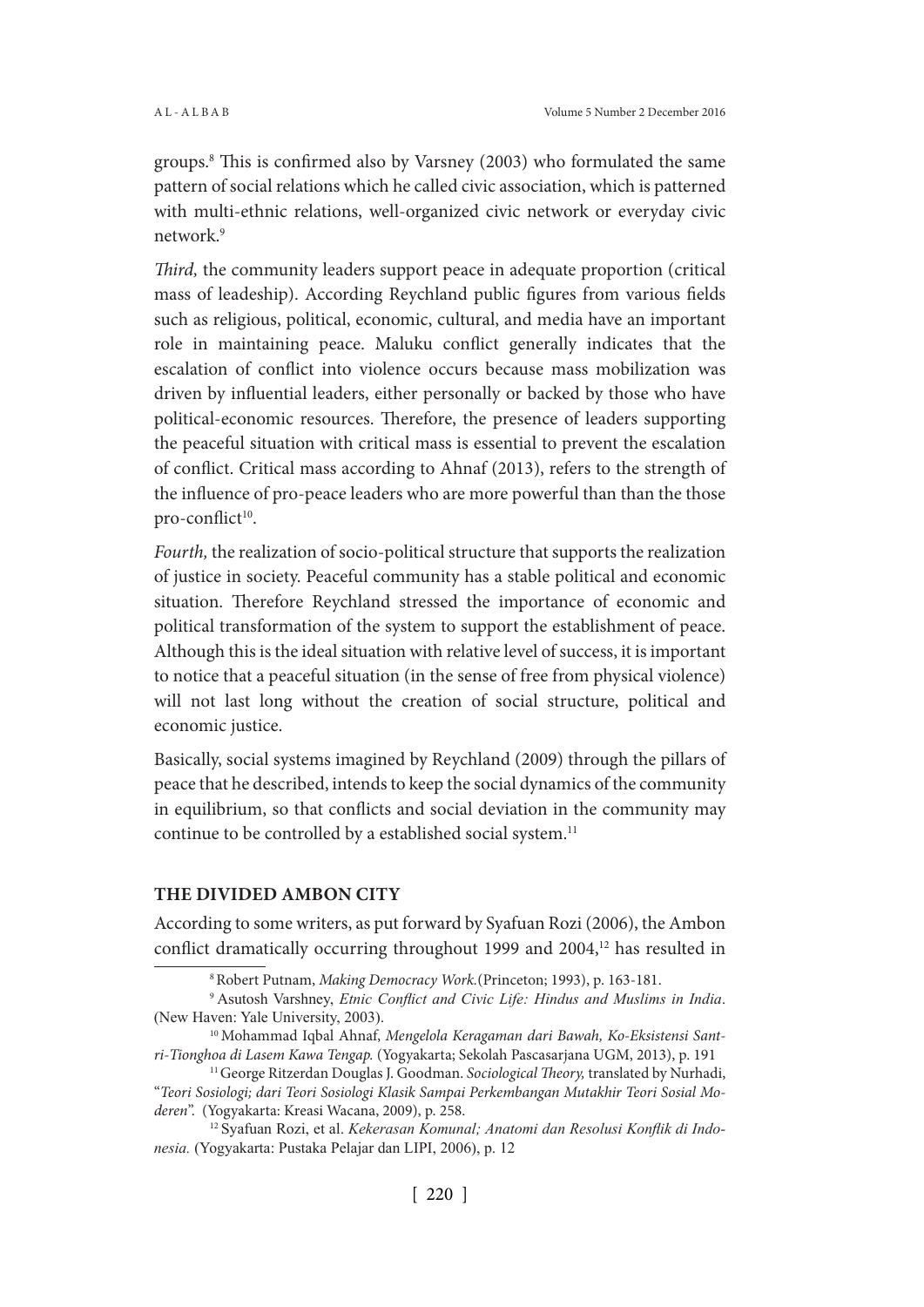thousands of deaths, injuries, and destruction of various public facilities and people's homes. In addition, the impact of the conflict also resulted in the division of the Maluku people into two communities, namely Muslims and the Christians. People who had lived and settled in a village consisting of diverse ethnic, racial and religious groups were displaced and separated, and gathered together or fused with their respective communities. After Malino Agreement implementation in 2002, the city of Ambon has so far been slowly conducive, characterized by decreasing intensity of the conflict , weapon destruction, construction of public facilities and the return of refugees who had been displaced in various places (both in the city of Ambon and other areas outside the Maluku).

However, the refugees faced the reality of trauma and fear to return to their homes and meet neighbors of different religions. So, generally the refugees chose a new settlement with homogeneous population, as reported by Subakir et al (2008).13 Christian refugees went back to the predominantly Christian settlements, as well as Muslim refugees who started to build their house in the settlements that are 100% Muslim. Most refugees initiated barter with those of different religion to acquire new homes in the settlement of the same religion. Muslim communities generally inhabit the areas in Waihaong, Silale and scattered Batumerah village whose inhabitants are increasingly crowded. Some houses had to be built on the slopes of mountains and hills with safety concern and damaging the environment and preservation of nature. Batu merah Village which is not big was forced to accept thousands of refugees looking for a new place to live in the Muslim village. Meanwhile, the Christian communities chose to live in the subdistrict of Nusaniwe, such as Latuhalat, Amahusu, Kudamati, Batu Gantung, Wainitu and Mangga Dua. Christian areas include Karang Panjang, Ahuru and several other places in the areas of Galala and Paso in the subdistrict of Baguala. In fact, the Christian area looks wider than that occupied by the Muslim community, but it still has crowded settlements.

Social segregation created sociologically is very worrying indeed. Settlements built on group identities which are homogeneous and exclusive are unhealthy and will easily give rise to suspicion and social problems that may lead to the conflict. The reason is no other group will serve as a catalyst for the issues of conflict and dispute that arise in the community. In fact, it is expected that in a neighborhood where residents have different religions, social integration would occur and the opportunity to protect each other is higher. Petter Blau and Schwartz (1984) mentioned the importance of heterogeneous situation to

<sup>13</sup> Subair, et al. *Segregasi Pemukiman Berdasarkan Agama.* (Yogyakarta; Graha Guru, 2008), p. 73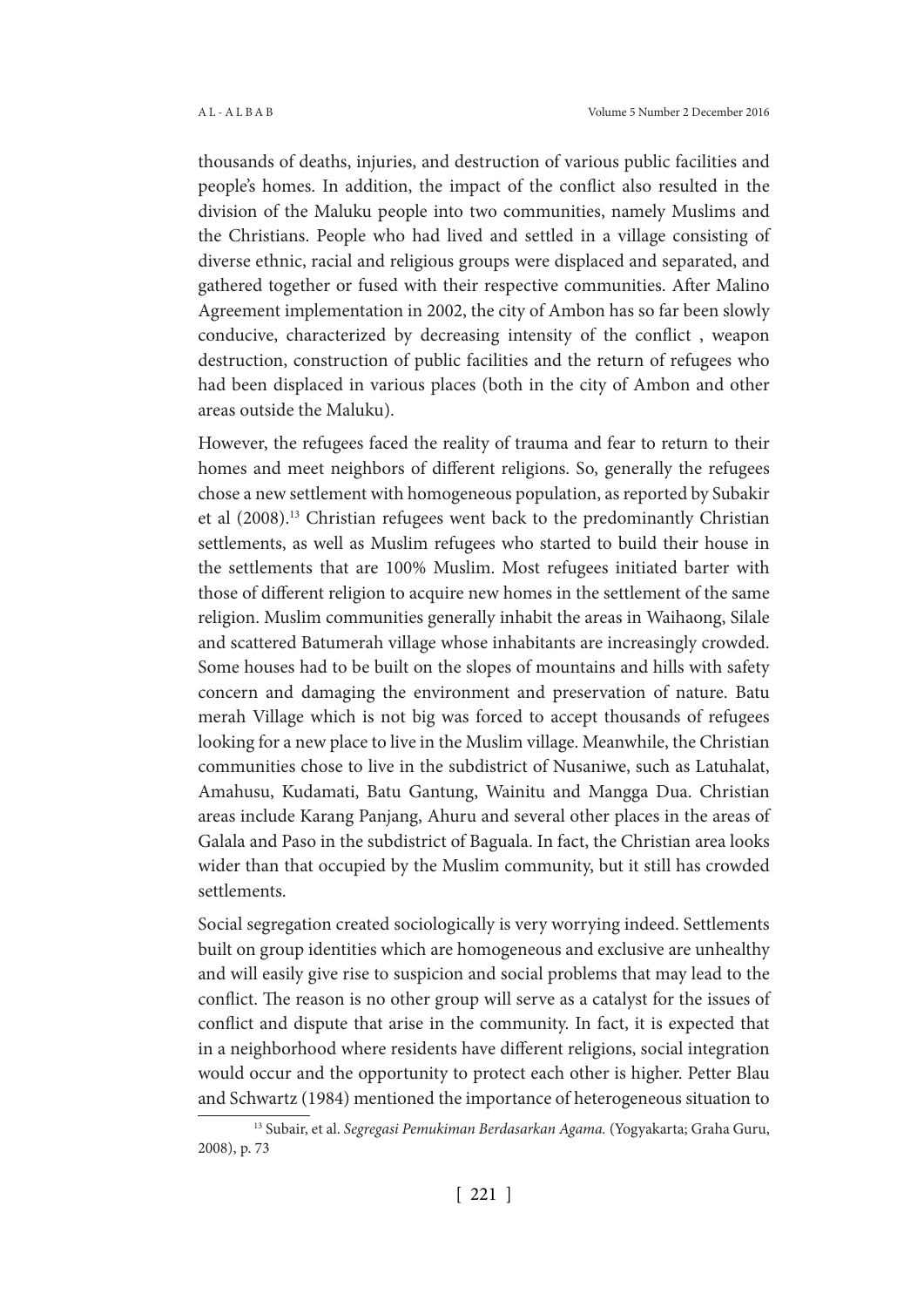strengthen the dual loyalty in civic life<sup>14</sup>. It is as a consequence of being in the same dwelling. Through heterogeneous relations, community members can maintain and protect each other.

At the beginning it was mentioned that the Ambon conflict presents an interesting dynamic, where the social system formed after the conflict tends to find a new pattern in the relations among the people. Slowly but surely, the people of Ambon (Muslim and Christian) try to find new forms of awareness about peace. That realization led to new forms that can be identified as an architectural model of peace formed in a divided society of the city. Starting with the economic pressures, people have to make personal contacts and groups in the economic centers such as the market, and then shift to offices and other public arenas. At the same time the awareness began to appear to strengthen the of harmony in the midst of differences. Society seeks to revitalize cultural symbols to find new values that can strengthen social equilibrium. Then public awareness came closer for them to be together and help each other. This section will elaborate the architectural forms of peace that comes as part of what was mentioned by Luc Reychland (2006) in his description of the architecture of peace.

# **DIALOG AS A MODEL OF INCLUSIVE COMMUNICATION**

It seems that social segregation that is still strong, has raised a new awareness in the community to find ways to communicate with each other. Such communication takes the model of inclusive dialog, both to discuss shared interests and obviously looking for opportunities to learn from each other. The dialog process was pioneered by religious groups, civil society, the academic community and even political forces. Meanwhile, the youth community of various groups of hobbies and interests also began to promote peace movement, such as the phenomenon of peace journalism, pro-peace photographers, fans of hip-hop, etc. These groups are quite active in conducting dialog to create an active model of harmony.

Religious institutions in Ambon have increasingly facilitated intensive interfaith dialogs. Specifically, among the Maluku Protestant Church, which officially made the concepts of inter-religious dialog as part of religious services.<sup>15</sup> Education and training curriculum for Christian priests in Maluku, began offering intensive study on inter-religious dialog: Islam and Christianity.

<sup>14</sup> See research by Peter Michael Blau dan Joseph E. Schwartz,*Crosscutting Social Circles: Testing a Macrostructural Theory of Interrelation*(Orlando: Academic Press. 1984)

<sup>&</sup>lt;sup>15</sup> Interview with Rev Jecky Manuputy. Ambon, 19 September 2015.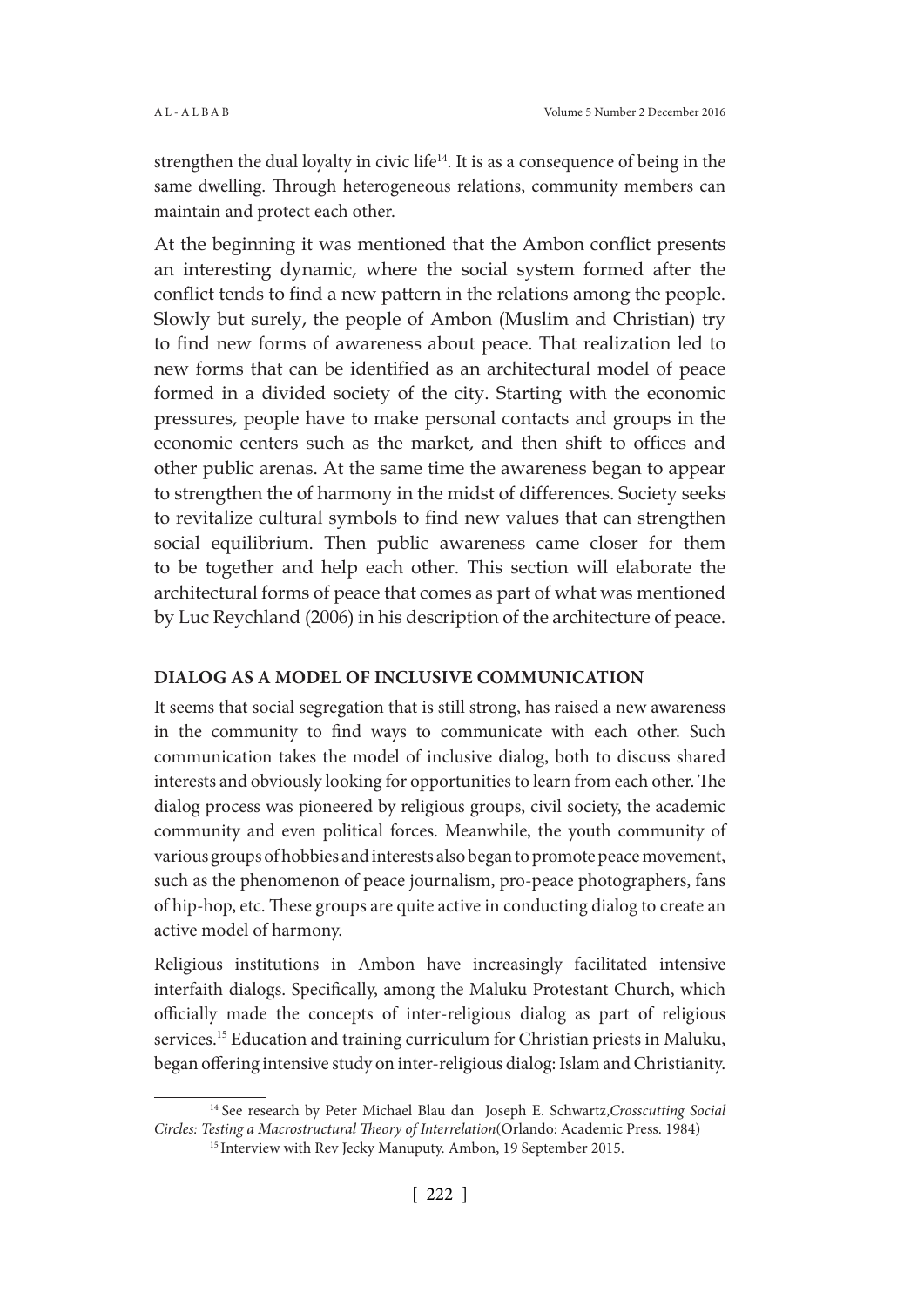No longer a study of comparative religion containing a slightly apologetic perspective.

The strength of civil society that flourished in post-conflict period, also appears as a force which campaigns for the active model of harmony, as shown by a number of theologians and activists who joined the agency EL-AI-EM. Since 2005 a number of activists of the institution have been focusing on consolidating public dialog related to various social problems, including religious theological issues. Holding a public dialog to build mutual perception of some contemporary issues rolling in everyday public discourse in Ambon city, such as HIV / AIDS, corruption and waste management. In addition, it also conducted a limited variety of interfaith meetings, to examine and map the development of the security situation from time to time. Activist of the El-AI-EM, Wakano Abidin said that the efforts to establish a dialog is a way to grow the characters, tolerant and religious life in Ambon as part of an active harmony<sup>16</sup>.

The participation of people from different groups of religion in religious events such as the MTQ (Qur'an Recital Festival), *Pesparawi* and participation in securing houses of worship during the Muslim holiday and Christmas is a real form of active harmony. The community members are not only willing to respect differences, but also engage in concrete action to institutionalize the values of harmony as a way to build a tolerant life together.

#### **THE EMERGENCE OF LOCAL PEOPLE " PEACE PROVOCATEURS "**

There are a number of elites in society who became patrons and leaders who are respected and followed by society, as pointed out by Eisenstadt &Roniger (1984).17 Therefore Reychland (2006) looked at the important role of local elites as a decisive variable in maintaining peace 18. In other words, the presence of actors for peace consisting of elites Ambonese will increasingly be enlightening in proportion to increasingly being critical mass of leadership which is an essential part of describing the architecture of peace in Ambon city today.

Local leaders who act as 'provocateurs' of peace can be found in two groups, formal and informal leaders. Formal leaders usually are powerful figures in the world of politics and government, holding certain formal positions.

<sup>&</sup>lt;sup>16</sup> Interview with Abidin Wakano, Ambon, 28 August 2015

<sup>17</sup> Eisenstadt, S. N and L. Roniger, *Patrons, Clients and Friends*;*Interpersonal Relations and the Structure of Trust in Society*(Cambridge University press London, 1984)

<sup>&</sup>lt;sup>18</sup> Luc Reychland, *Researcher Peace Building Architectur.* (Leuven: Centre for Peace Research and Strategic Studies, 2006), p. 21-37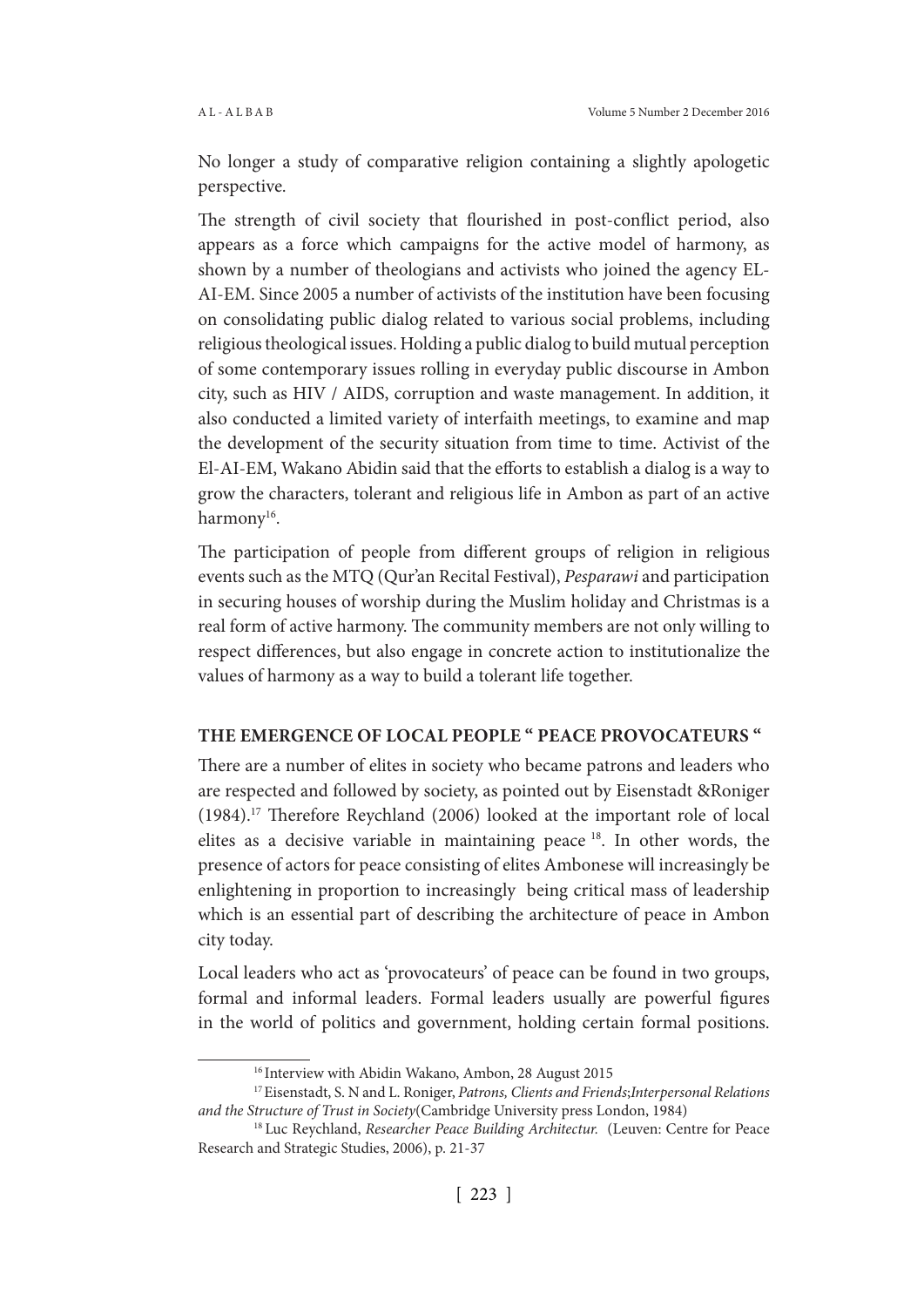However, this does not limit them playing an important role in promoting peace. Meanwhile, the informal leaders are community leaders who lead traditional and religious institutions.

During the conflict in Maluku, many public figures, especially informal leaders, became sponsors of war and unrest. They became highly respected figures because they led 'battle' and assistance posts on behalf of ethnic groups. These leaders mobilized people in the conflict, and became leaders in the field. The presents of such informal leaders caused imbalance in the ratio between pro-conflict and propeace figures, so the efforts to strengthen peace froze. However, after the conflict was over, an interesting phenomenon occurred; informal leaders of pro-conflict successfully returned to their village of origin, gave room for the emergence of pro-peace figures, especially those coming from customary and religious leadership.

Indigenous leaders who are referred to here are the "kings" who lead the customary "lands" (villages) in Ambon city, such as the Batu Merah King, Soya King and Passo King, and Galala King. After the conflict, these appeared as a local leaders of the pro-peace. They strived to offer local knowledge as part of the social capital of peace in Ambon City. They took the initiative to revitalize the concept of local fraternity such as Pela and Gandong to be more contextual and actual regarding social changes in the post-conflict period. This has been manifested in the *panas pela* inter-village rituals which were performed systematically after the conflict.

The cultural approach is one of creative options to encourage a peace process that contain transformative values for local communities in Ambon. For example, promoting a return to the spirit of *Pela* and *Gandong* among the younger generations through educational practices in schools such as in the activities of *angkat pela antar-sekolah* (promote pela between schools) or *angkat pela antar kampus* (promote pela between campuses) initiated by a number of schools and universities in Ambon last year. These activities aimed to introduce the values of local wisdom to the younger generation since early age, as well as to strengthen brotherhood among the students. Even in practical terms, it also serves as a school social capital to prevent possible conflicts between students (brawl).

 Meanwhile, the role of religious leaders in Ambon city also cannot be ignored, either from Islamic circles that joined MUI or leaders in the Protestant Church of Maluku. Generally they start to improve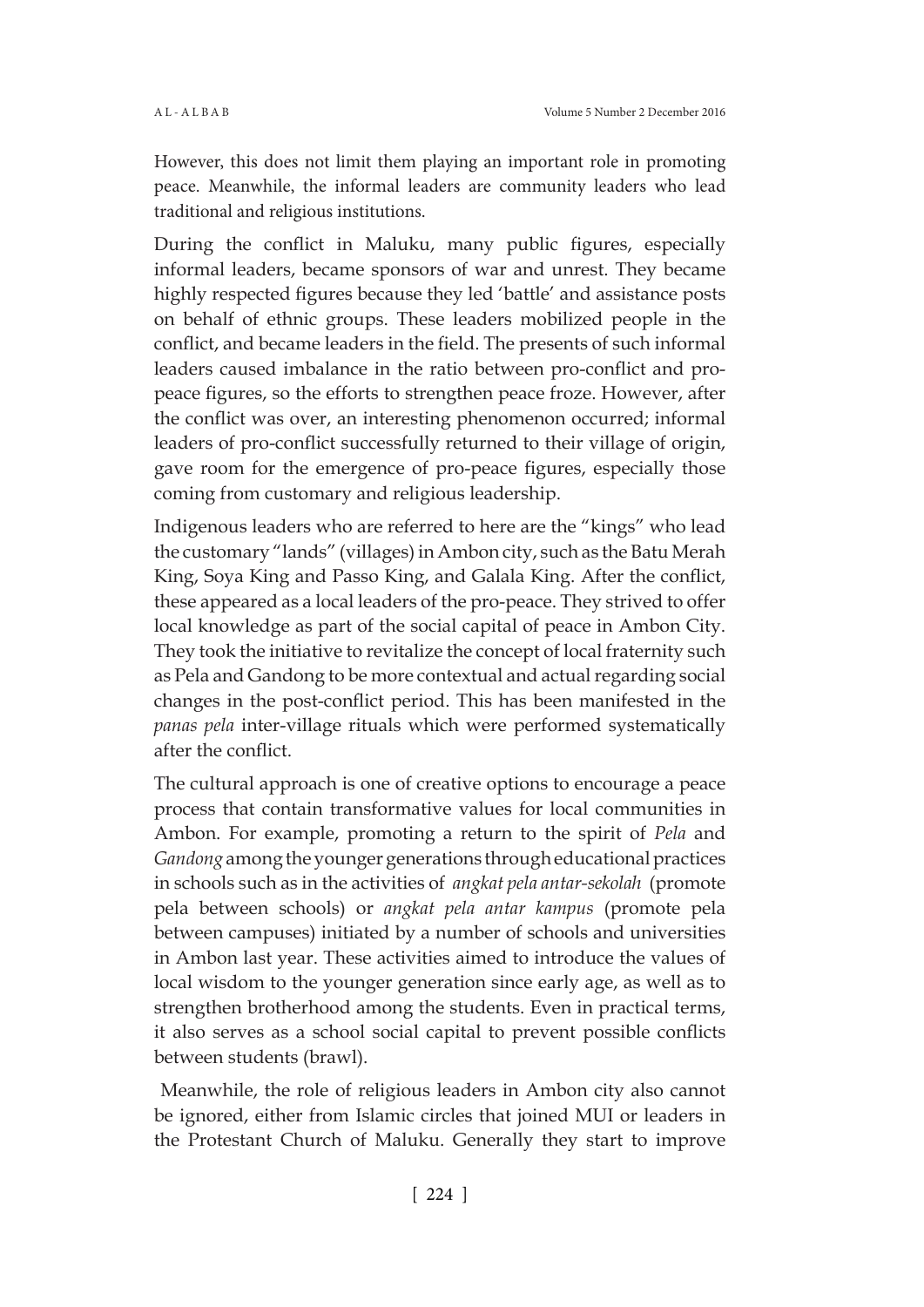dialog and mutual understanding and build new concepts to achieve tolerance between Islam and Christianity. Chairman of the Christian Moluccan Protestant Church, Jhon Ruhulesin, Rev Jecky Manuputty, Rev Lies Marantika, etc. The leaders who led the Church began to adopt the message of peace in the sermons material and church activities. They sometimes also ask for input and views of Muslim leaders to the strategic policies of the church.

The most prominent Muslim groups are youth groups led by figures such as Abidin Wakano and youth leaders in Waehaong and Negeri Batu Merah. According to Abidin Wakano, some Islamic leaders also began to develop the idea of the need to build unity for a better life together. However, there are several obstacles related to the quantity, structure of the Islamic religious organizations that are still rigid and controlled by elders who still tend to be conservative and it poses an obstacle to the peace process.

Meanwhile, academics in higher educational institutions such as IAIN, STAKPEN and UKIM also had a role in the search for academic concepts and ideas to support the fragile peace in Maluku. Good relations between local elites will make an important contribution to strengthening peace architecture. They indirectly establish peace in the configuration of the social network in Ambon.

# **THE EXISTENCE OF PUBLIC ARENA AND SOCIAL ASSIMILATION**

Other efforts to bridge the social segregation are to build an integrated social climate in the community. It is in fact difficult, because as discussed earlier, the conflict has divided the people of Ambon city in settlements separated by religion. So, to build social integration as understood in the structuralfunctional paradigm, is not easy. Putnam (1993) argued that a possible step is to build a 'bridge' in the split society. A free public arena can also serve as an assimilating bridge.

Public arenas that have an important role in Ambon the the market, offices, schools and centers of the informal meeting of residents in the form of a coffee shop that naturally strengthen the structure of growing peace. At this moment, there are more than 112 new coffee shops in Ambon. Coffee shops such as Lela Coffee Shop, Sibu-Sibu, Joas, and Hatukau are favorite and always crowded with people of all walks of life in Ambon city from morning to evening. In these coffee Shops, the residents of Ambon both from Christian and Muslim communities as well as other ethnic groups and social status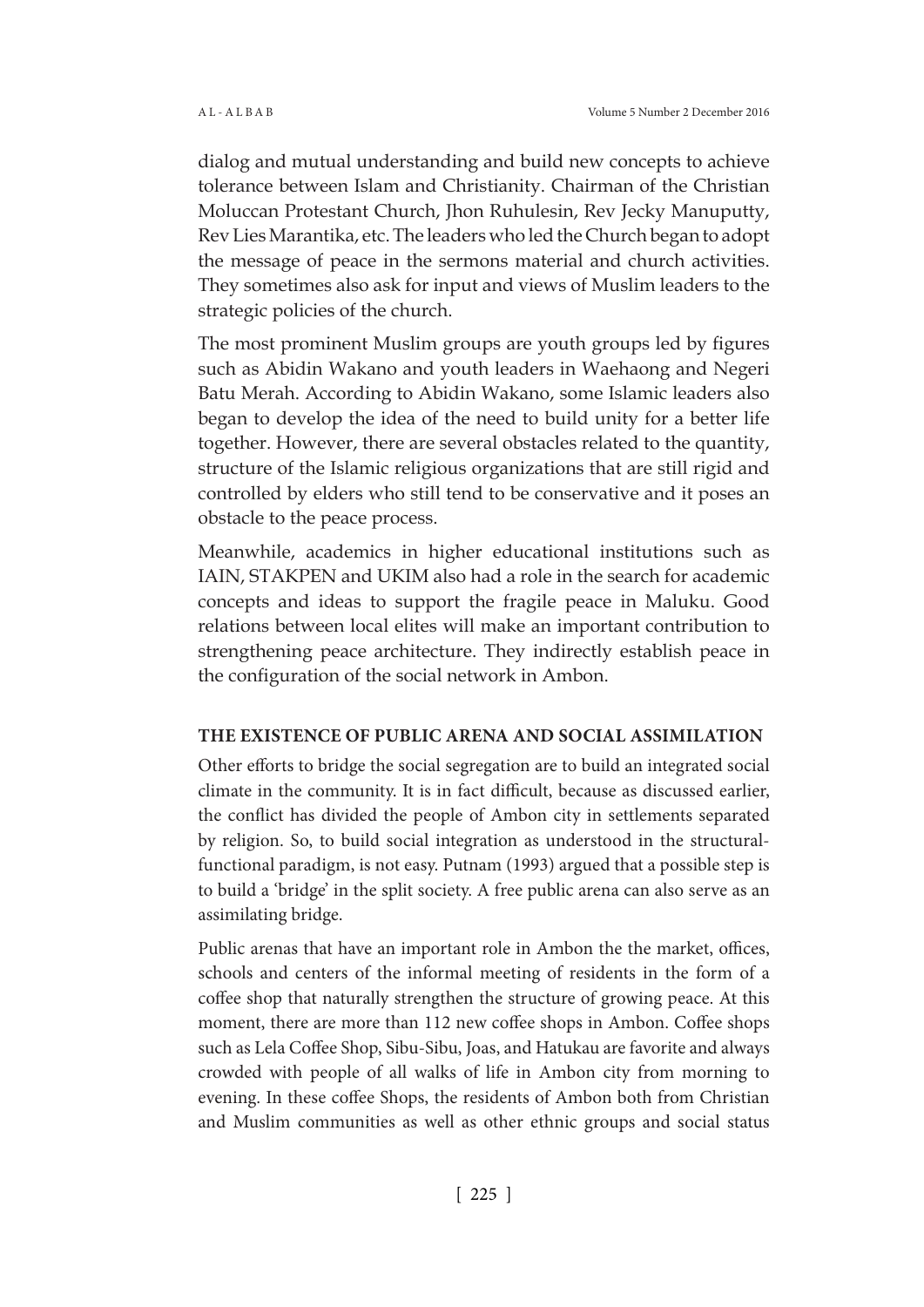meet, just hanging out with colleagues, having business talks, or even lobbying political deal among local politicians. In local elections, for example, the elections of Governor and Mayor, the Declaration of peace often takes place at coffee shops.

This phenomenon above indicates the strengthening of public arena as a place of encounter for diverse social and political groups, and therefore should be maintained and enhanced. In many places the division of public arena based on communal identity plays an important role in the formation of mutual suspicion and hatred. This is because the distance or the demarcation of space restricts communication between different ethnic and religious groups. Without communication space that allows corrections and clarifications on negative information or knowledge on the other, the seeds of hostility can easily grow back and develop into communal clash. However, it is increasingly difficult to develop in Ambon, as it is now naturally clarified in intensified interaction in public arena.

# **TRANSFORMATION OF ACCOMMODATIVE ECONOMIC AND POLITICAL SYSTEM**

Another thing offered by Reychland (2006) to see the architectural context of peace is an attempt to build the economic structure that empowers all groups of society, particularly local communities in Ambon that have been marginalized by a hegemonic economic structure. The transformation of the political economy in question here is the extent to which the local economic and political structures in Ambon has undergone substantial change of conditions before and during the conflict to a new order of awareness and open spaces of participation and legitimacy to all groups in Ambon.

As far as what can be observed, it seems that what mentioned above is still difficult to go through radical changes, because the system of informal economy in Ambon city is still dominated by immigrants from Bugis, Makasar, Buton and Sumetara. The group is still the dominant traders in the local economic activities. Bugis and Makassar dominate the textile market, while goods of basic necessities are still likely controlled by Buton merchants and the restaurant sector is still under control of people from West Sumatra (Padang). Ambonese who want to enter into the economic activities mentioned are very few.

However, there has been a shift in views among the native Ambonese. They are interested in engaging in informal economic activities, although the number is still lacking. Even the Christian communities of Ambon are slowly willing to be involved in non-formal economic activities. They began to engage in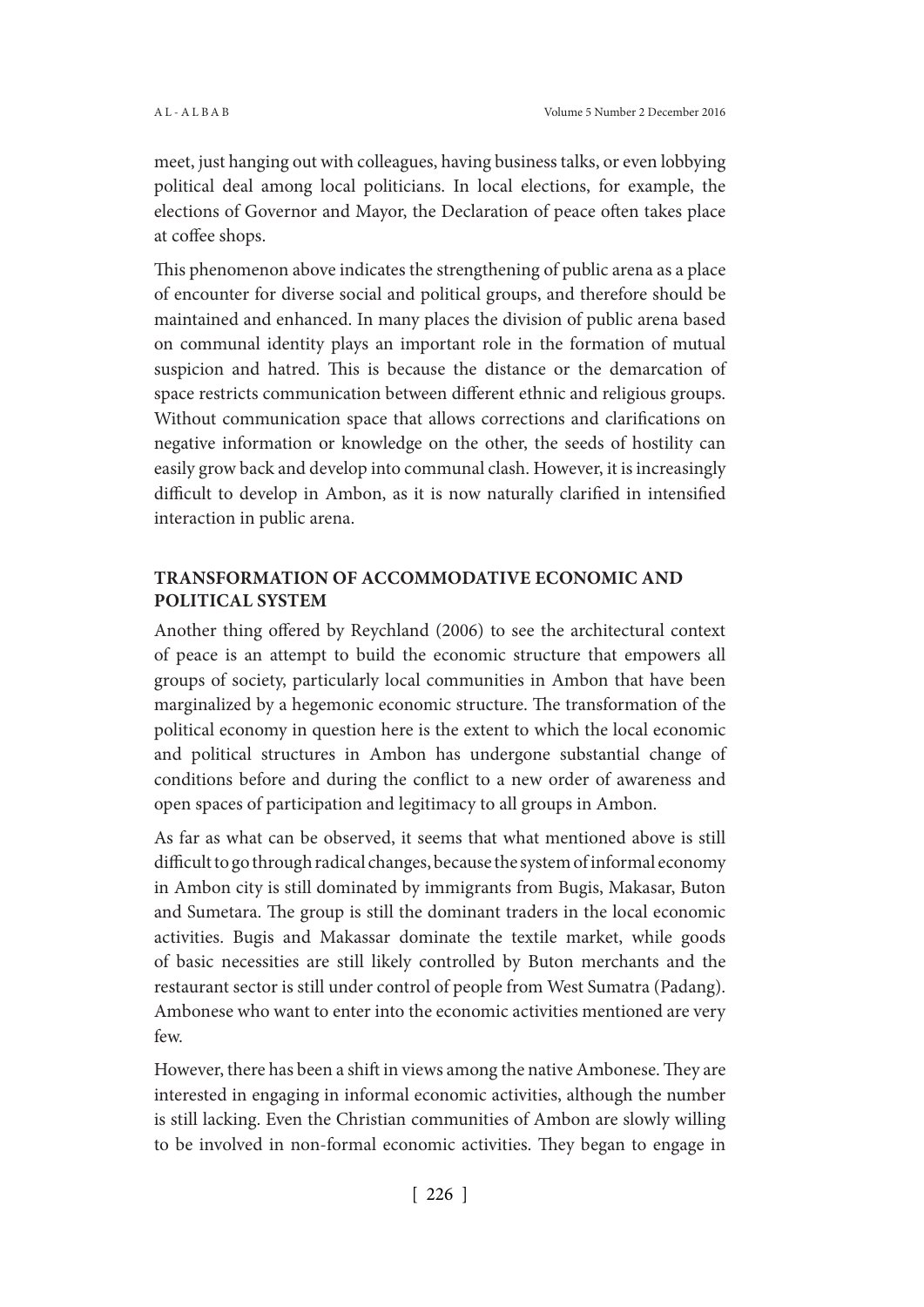trading activities in local markets such as in Mardika and Batu Merah. They offered a variety of local snacks, fish and a variety of vegetables and fruit harvested from their farm or collected from Butonese farmers around Ambon.

The awareness to improve work ethic and leave the *ambtenar* mentality behind apparently grew more in socio-economic practices in Ambom city today. Even admirably local communities in Ambon also started to work various jobs which in the past had been taboo to do. For example, working as pedicab driver was regarded as a low class job that had been done by groups of migrants from Bugis and Buton. Currently many native ambonese are found on the main streets in the city offering pedicab ride, motorcycle taxi and city transportaion.

The context of systematic changes in local politics is shown by the growing political consensus to create a distribution of political power that involves all parties. Local consensus in Ambon always demands politicians of different faiths to share a role in political offices and local bureaucracy. Top jobs as mayor and deputy mayor for example are always assumed by political figures of different religions, such as the current mayor is held by Richard Louhanapesy (Christian) and Syam Latuconsina (Muslim). Besides filling positions in the bureaucracy, more aspects of balance are considered based on religious distribution. The point is political consensus about the balance based on religion, driving the transformation of politics, so that it is not hegemonic and only de facto controlled by one particular religious group. It also aims to eliminte political jealousy which can trigger antagonism and conflict within society. As discussed above that one of the roots of the conflict in Maluku is the fact that the political power struggle that used religious setting.

#### **CAMPAIGN OF PLURALISM AND MULTICULTURALISM**

Pluralism and multiculturalism are basically two new discourses emerging in response to various conflicts in the name of religious, ethnic and interest groups that occurred in the past decade. Pluralism and multiculturalism are basically not only related to the diversity of religions, ethnicities and cultures, but also related to equality. The emergence of pluralism based on the effort to eliminate the truth claim which often leads to a process of getting rid of the other group. In the context of Ambon today, attempts to bring pluralism and multiculturalism as a conceptual framework for building peace in the city has also been increasingly done by various institutions, such as NGOs, religious institutions and colleges. Such institutions are trying to internalize the discourse of pluralism and multiculturalism both in the context of academic and practical terms in the local people's life. They make it as a campaign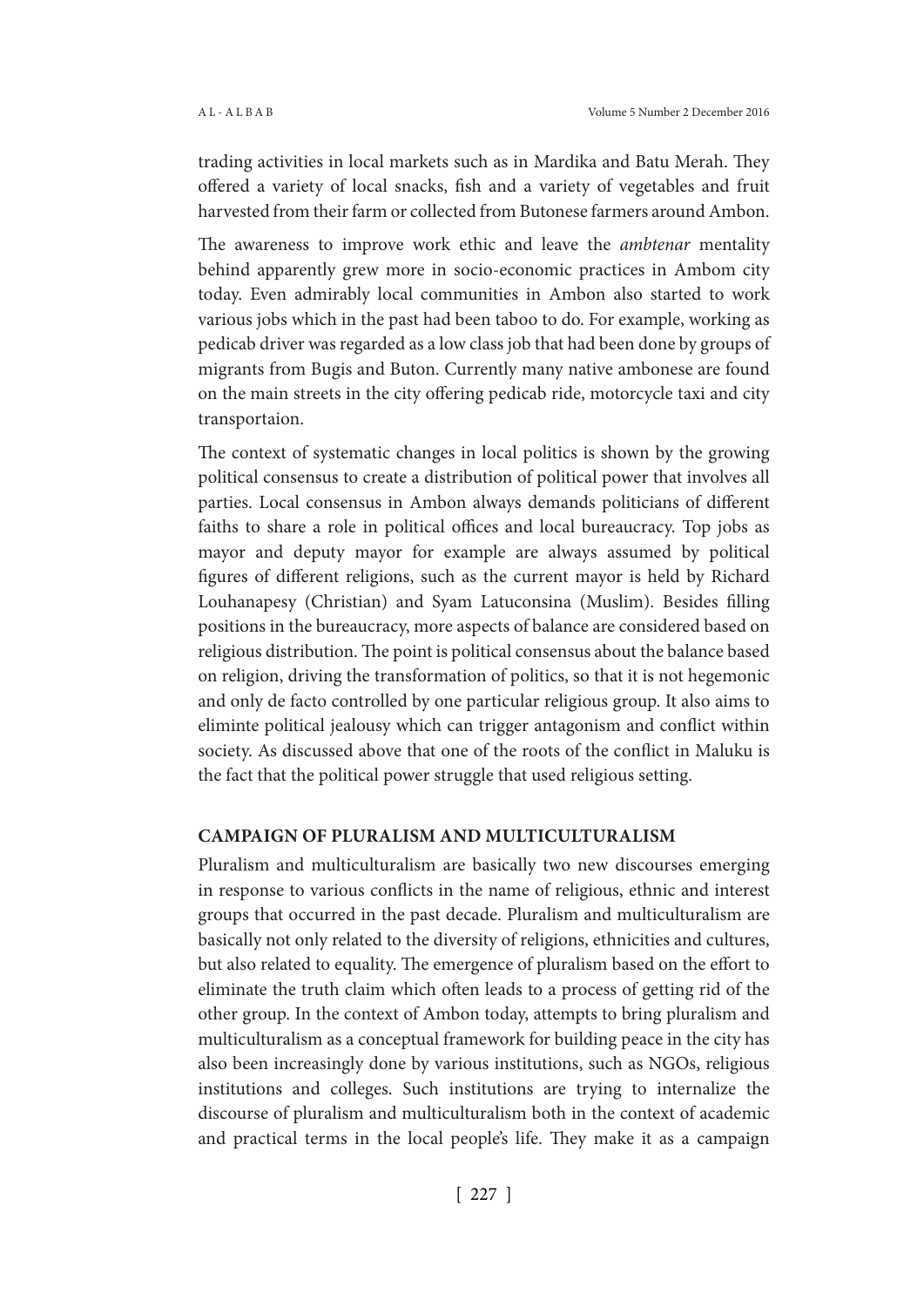theme, religious slogan, a vision of institution or cultural conversations in public arenas and, of course, in the academic world. There is even a university formally adopting both of the concepts as part of the institution's vision and mission.

Pluralism is demonstratively used by Malaku Protestant Church (GPM) in framing religious dialogs. Pluralism is usually paired with the practices of local wisdom such as *Pela* and *Gandong*. When celebrating its 80th anniversary in 2015, the GPM's main theme was pluralism as outlined in the text of the church and public campaign.19 The discourse of pluralism is considered as the extraction of the experience of protracted conflict. Lis Marantika of Maluku Protestant Church (GPM) said that promoting pluralism at the Maluku Protestant Church is in line with the spirit of the brotherhood in our sacred religious and moral messages<sup>20</sup>. What Lis Marantika said certainly supports empirical justification if one looks at the whole process of the transformation of post-conflict Maluku Protestant Church which significantly continues the program to encourage an understanding of pluralist religious practice in Maluku. For GPM leaders, Ambon and Maluku society can set pluralism as a new narrative to glue themselves in diversity. And the process is done through egalitarian dialog, and the revitalization of the values of local wisdom in Maluku that is progressive and contextual in the interpretation of the scripture texts. In line with the Church, a Christian college<sup>21</sup>, Maluku Christian University (UKIM), is also doing campaigns of being a "Campus of Brotherhood", which according to its president is a campus that will provide knowledge to all students regardless of religion and ethnicity<sup>22</sup>.

Meanwhile, the Muslims continue to campaign on the concept of multiculturalism as a social discourse to express the spirit of brotherhood. Even the State Institute of Islamic Studies (IAIN) Ambon incorporates multiculturalism as the primary vision and a central theme that frames the entire academic activities. Multiculturalism has been adopted in the academic curriculum of all study programs, student activities and other academic activities. As part of the implementation of the vision of multiculturalism, in 2015 a number of students from the Department of Sociology of Religion IAIN Ambon sent interns to the Maluku Protestant Church (GPM). The internship at the church is one of the important breakthrough by any IAIN in building students' understanding and knowledge of diversity and difference.

<sup>&</sup>lt;sup>19</sup> *Term of reference*(TOR) of the these for 80<sup>th</sup> anniversary of GPM Maluku held at Dobo Aru Islands, September 2015.

<sup>20</sup> Interview with Rev Lis Marantika. Dobo, 3 September 2015.

<sup>&</sup>lt;sup>21</sup> As to compare, Syahmidi (2014) also reported that education of multiculturalism is also condected by a Chatolic school in Palangka Raya to promote multicultural education.

<sup>&</sup>lt;sup>22</sup> Interview with Agustinus Batlajery. Ambon, 11 September 2015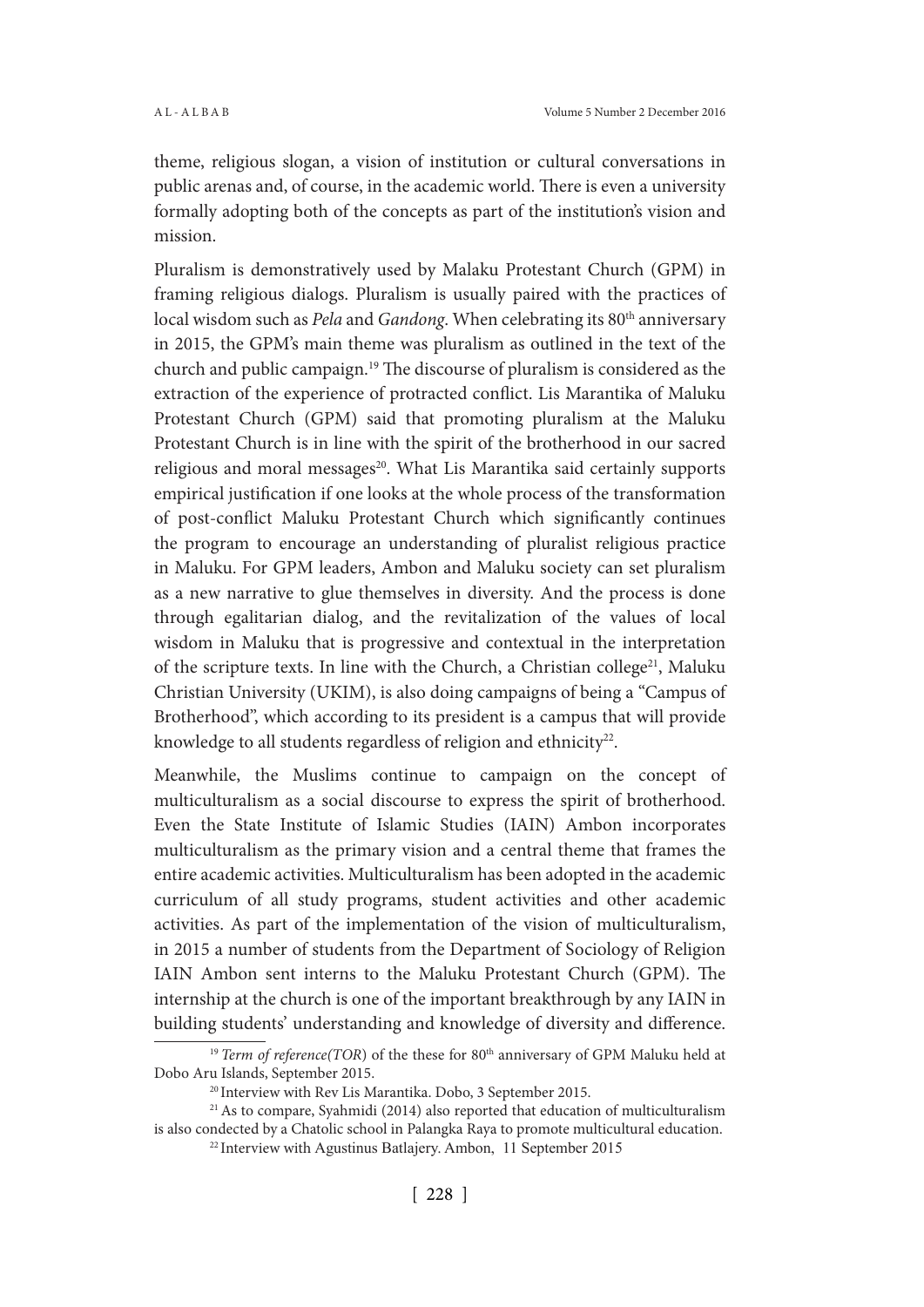By learning the difference directly (by experiance), students are expected to have an attitude and character that respects differences and can be friendly to other groups who have different beliefs. As a form of multicultural practice, in 2015 and for the first time in the history of the college, IAIN Ambon admitted Christian students. According to Dr. Subair who is also Chairman of the Department of Sociology of Religion at IAIN Ambon, academic activities to foster a multicultural insights will be increased. It has even been planned for 2016, and will encourage student exchange programs between STAKPEN and IAIN Ambon. The program is to send students to follow the lectures in the curriculum where there are similarities between IAIN Ambon and STAKPEN Ambon

After a decade of conflict in Maluku, it appears that the architectural concept of peace as envisioned by Luc Reychland (2006) has been created gradually and naturally. This increases the trust between citizens. Trust has allowed different and segregated groups in society to be no longer involved in acts of violence or to attack each other based on religious motives. Criminal occurrences will not be easy to trigger communal violence anymore.

In the context of substantive peace architecture, it certainly does not deny the existence of conflict and tension as a social phenomenon present in society. But as is the case in a democratic society, conflict simply serves as a form of social dynamics. A good social system would be able to keep competition and contestation from leading to destructive conflict. Future developments will be neutralized through the structures of peace that has been created in the community. As discussed in this study, the architecture of peace in question is inclusive communication systems, media blending, pro-peace local leaders and socio-political and economic structures that are accommodating and fair for everyone. These are the peaceful social developments in the city of Ambon, although everyone should always be aware of the potential conflict.

# **CHALLENGES OF RELIGIOUS RADICALISM AND POLITICAL IDENTITY**

Although this article has shown various positive developments on peace in Ambon city and new values attached to them, along with that there are still some potential conflicts that need to be watched , particularly related to the threat of religious radicalism and practices of political identity.

Among Islamic circles, radicalism network still has institutionalized cultural roots since the conflict occurred. Movements built by radical groups such as Laskar Jihad and Mujahideen still leave bases of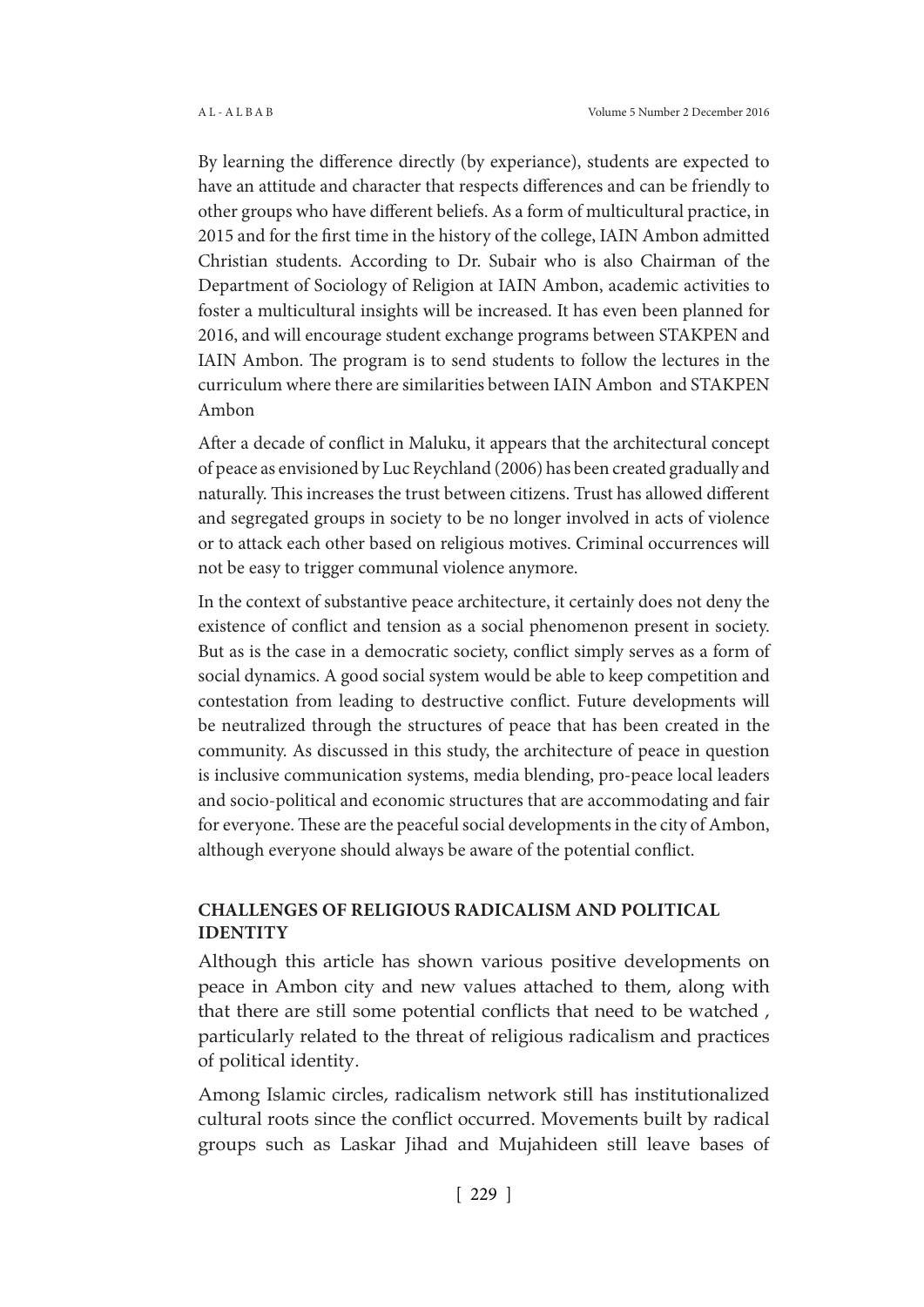inherited cultural religious worldview that tends to be exclusive.<sup>23</sup> These groups were born of the ex-combatants who did not return to their home. They settled in Ambon and built new religious movements and groups different from the religious movement that existed during the conflict. According to the records of National Counter Terrorism Agency (BNPT), this movement call itself *salafi* that simply cannot be categorized as a terrorist movement, but in the long run, if not handled with care, it will lead to a radical exclusivism which is hard and rigid $^{24}$ .

Although not too prominent, in Christian circles there are also religious groups that have a religious view which tends to be exclusive as well. They display the Christian understanding which is likely to be different to the one developed by the Maluku Protestant Church. Exclusive Christian groups tend to be aggressive and are considered less tolerant. Yance Z. Rumahuru said that this group comes from the radical Charismatic and Pentecostal Christian Church that are usually aggressive in their mission<sup>25</sup>. The pretext is looking for the lost sheep in Maluku. In fact, sometimes they also denominate other Christians who are not like-minded. However it seems that this group is not dominant, so their religious views are less thriving in religious discourse in Maluku.

In addition to religious radicalism, another challenge that needs to be watched is the phenomenon of identity politics. Identity politics is basically a part of the efforts of ethnic, religious communities, and cultures to be accommodated in the local political system. But it's worrisome when displayed in Ambon which is recovering from the wounds of conflict. The phenomenon of identity politics can bring back religious and ethnic sentiments easily leading to violent mobilization. Patterns operationalization of identity politics can be encountered in the reality as what happened in the community indicated by the number of conflicts of interest and the phenomenon of sectoral ego in Ambon, among others: first, identity politics is shown by the rampant issue of ethnicity and symptoms primordialism promoted through religious issues and ethnicity in important moments such as local elections and legislative elections. Similarly, native and immigrant ethnic issues also contain majority and minority sentiments. Second,

<sup>23</sup> See tulisan Eko Prasetyo, *Memahami Wajah Para Pembela Agama,Potret Gerakan Islam dalam Pusaran Arus Global*. (Yogyakarta: Insist,2002).

<sup>24</sup> Laporan BNPT dan Policy Brief, *Memperkuat Inisiatif Islam Moderat dan Mendorong Peran Gerakan Salafi tentang Isu Anti-Terorisme di Maluku*. TT,

<sup>&</sup>lt;sup>25</sup> Interview with Yance Z. Rumahuru. Ambon, September 2015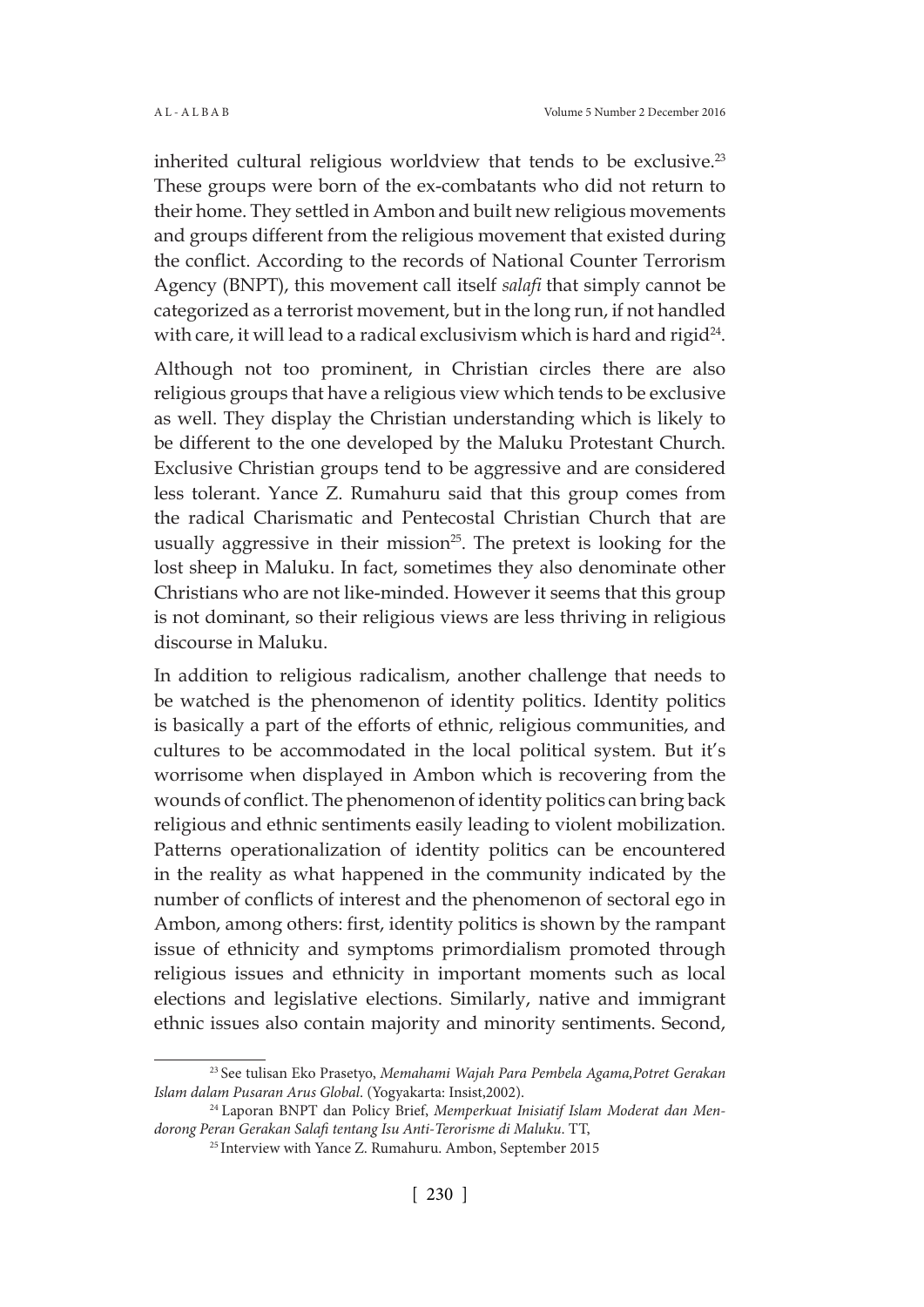in the context of identity politics Maluku, it also uses the religious 'expression' that contains the tendency of "geting rid" of other groups who are considered minorities.

Based on both of the operationalization patterns, identity politics seems likely to distort the inclusive religious insight being built in Malukue especially in the last decade, and efforts to increase the political role of local groups in Ambon city continue to take a political identity setting.<sup>26</sup> Local elections have teased elite and political actors to consolidate political interests in the name of religion and ethnicity that is actually quite dangerous for peace building.

# **CONCLUSION**

This study indicates that although there are still many problems related to the construction of peace, current social dynamics give hope that the architecture for peace is intensifying in the city of Ambon. In connection with these dynamics, there are some records that can be used as an important conclusion. First, the process of peace building in the city of Ambon has been going on in a participatory manner in various walks of social life, politics, economy and culture. Second, in the perspective of peace architecture imagined by Reychland, the peace in the city of Ambon has a good potential to develop into a structure potential of getting stronger in the future. It is characterized by the strengthening of the models of increasingly inclusive social dialog and communication between people especially those initiated by religious institutions, civil society and traditional institutions. The development of new public arenas such as markets and coffee shops are also becoming increasingly important assimilation media to bring together people from various religious groups in the city of Ambon. Meanwhile, the emergence of peace leaders from both Muslims and Christians who campaign on the values of brotherhood and peace has become a positive example for the people to make peace with those of different religions and cultures.

Third, this study also warns that although the architecture of peace in Ambon is getting stronger and evolves to a more positive trend, the people of Ambon should be wary of the growth of radical religious ideologies that to a certain extent still exist in public life both among Muslims and Christians. At the

<sup>26</sup> Dirk Tomsa, *Electoral Democracy in Devided Society; The 2008 Gubernatorial Electon in Maluku, Indonesia.* Journal of *South East Asia Research*, 17, 2, pp 229–259, 2008.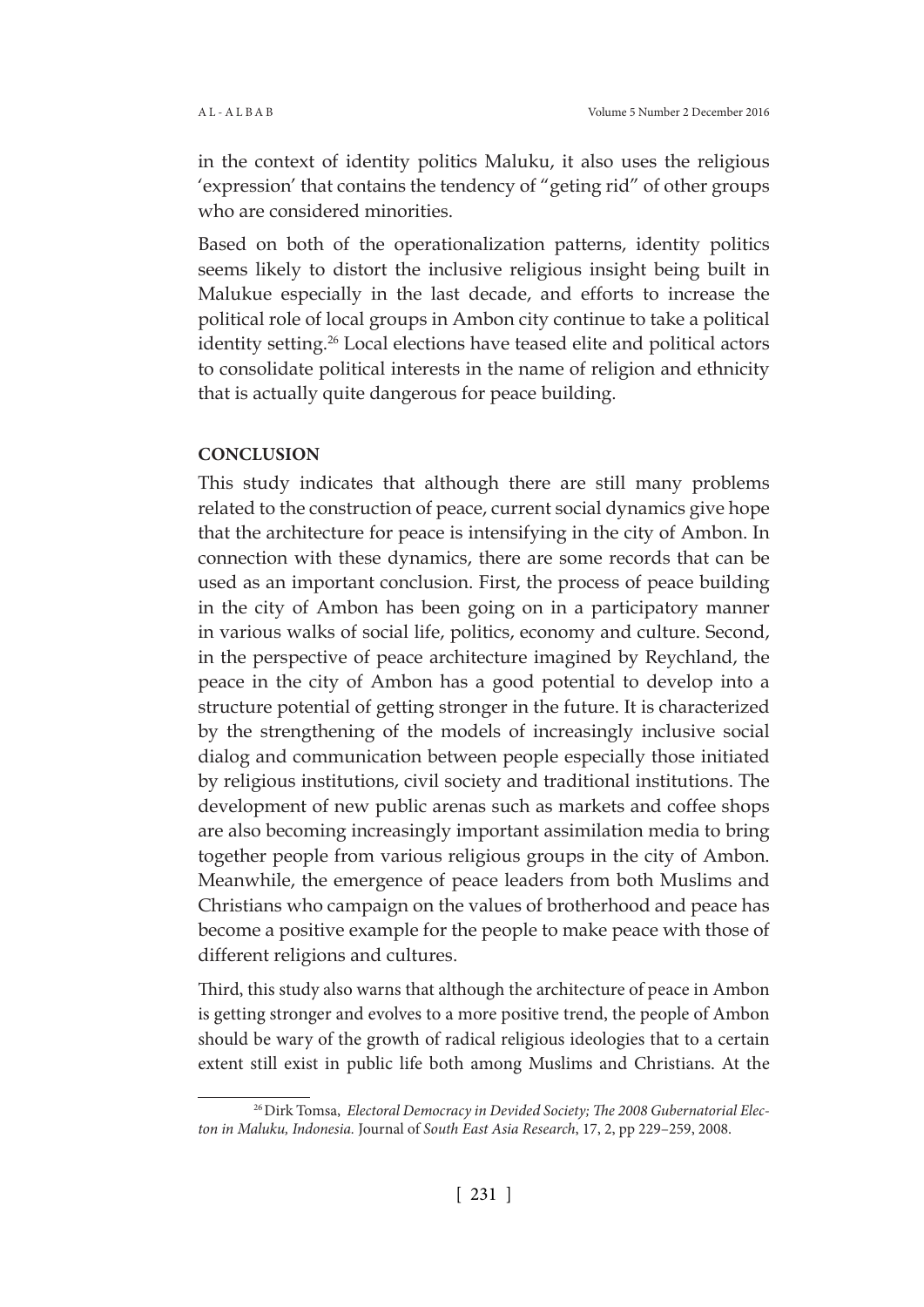same time, the charm of identity politics that emerged in the local political momentum such as general elections and local elections must also be addressed with caution, because it can indirectly bear primordial and ethnocentric attitudes that are harmful to the development of peace in the future.

### **REFERENCES**

- Ahnaf, Mohammad Iqbal. 2013. *Mengelola Keragaman dari Bawah, Ko-Eksistensi Santr-Tionhoa di Lasem Kawa Tengah.* Yogyakarta; Sekolah Pascasarjana UGM.
- Bertrand, Jacques. 2004. *Nationalism anda Ethnic Conflict in Indonesia*. New York: Cambridge University Press.
- Blau, Peter Michael & Joseph E. Schwartz. 1984. *Crosscutting Social Circles: Testing a Macrostructural Theory of Interrelation*. Orlando: Academic Press.
- Denzin, N.K. & YS. Lincoln. 1994. *Handbook of Qualitatif Research*. California: Sage Publication.
- Eisenstadt, S. N and L. Roniger. 1984. *Patrons, Clients and Friends*;*Interpersonal Relations and the Structure of Trust in Society.* London: Cambridge University Press.
- Ernas, Saidin. 2012. "Policy of Social Conflict Resolution; Implementation of The Malino Agreement." in *Journal of Govermant and Politics*, Volume 3. Nomor 2.
- J., Hasse. 2016. "Dinamika Hubungan Islam dan Agama Lokal di Indonesia: Penagalaman Towani Tolotang di Sulawesi Selatan." in *Wawasan*. Vol. 1. No. 2. P: 179-186.
- L. Eck, Diana. 2001. *New Religious America; How a Cristian Country has Become The World Most Religiousy Diversity Nation.* New York: The Continum Internastional Publishing.
- Parekh, Biku. 2008. *Rethinking Multiculturalism, Keragaman Budaya dan Teori Politik*. Yogyakarta: Kanisius.
- Pranawati, Rita. 2011. *Kebebasan Beragama dan Integrasi Sosial*. Jakarta: Center for Study of Religion and Culture (CSRC).
- Prasetyo, Eko. 2002. *Memahami Wajah Para Pembela Agama,Potret Gerakan Islam dalam Pusaran Arus Global*. Yogyakarta: Insist.